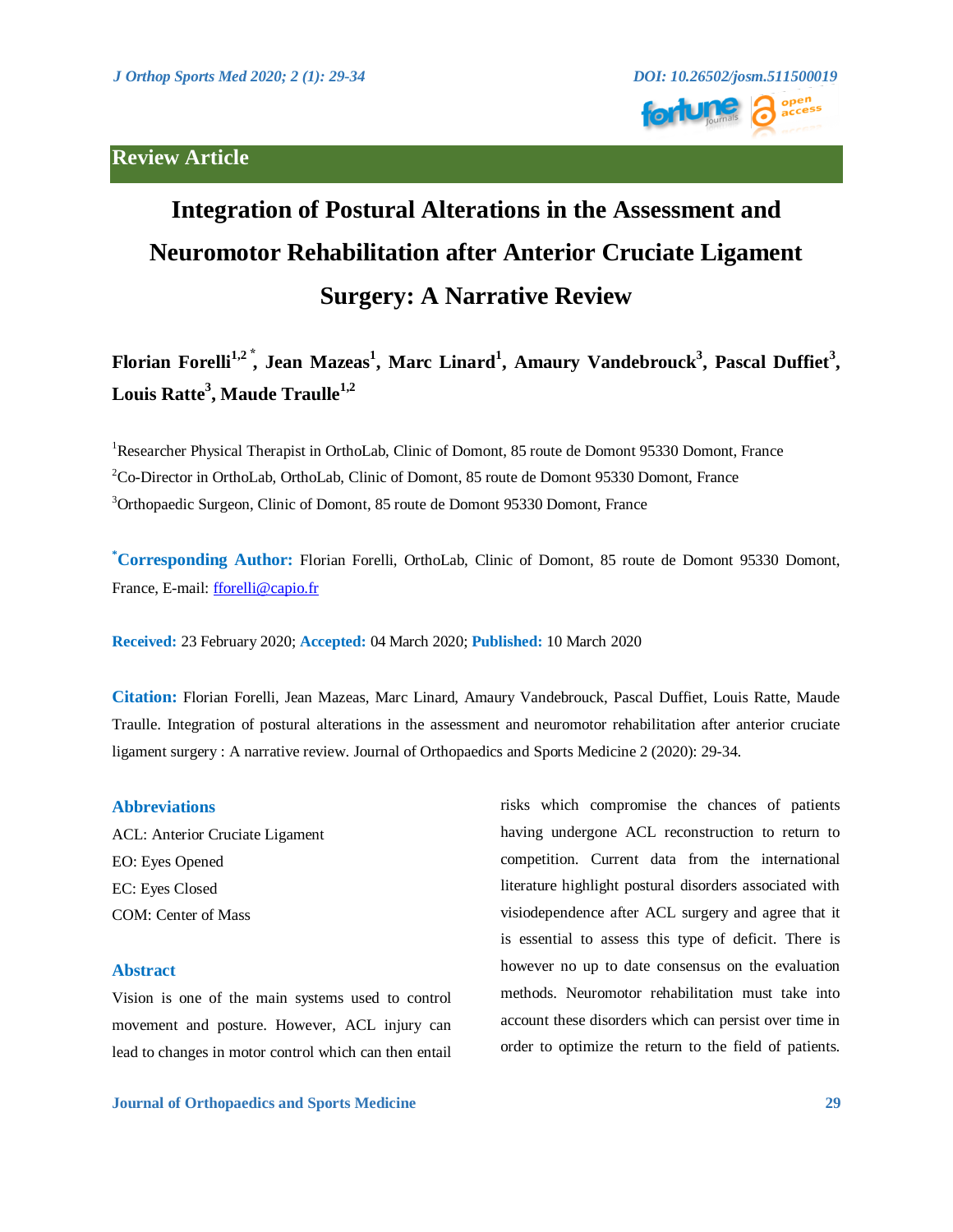Taking postural disorders and visiodependence into account makes it possible to limit the factors and risks and therefore reduce the incidence of iterative ACL tears.

**Keywords:** Neuromotor rehabilitation; Visiodependence; ACL; Postural disorders

# **1. Introduction**

Vision is one of the main systems controlling movement and posture, along with the integration of proprioceptive information. Numerous studies have shown that neuromotor control depends on this visual system, and so any disturbance of vision automatically results in an alteration of posture [1]. However, in the case of ACL injury, the visual system seems to compensate for proprioceptive alterations and therefore disturbs neuromotor control. With a goal of returning to the field as optimally as possible, it is necessary to be able to assess the postural disorders associated with the reconstruction of the ACL and to develop a rehabilitation strategy aimed at reducing the risks of iterative rupture linked to sports practice.

#### **2. Visual System and ACL Injury**

In the context of an ACL injury, the proprioceptive system linked to the various local mechanoreceptors finds itself damaged, and also leads to a deficit in neuromotor control of the knee and of the posture as a whole [2, 3]. This deficit is partially compensated by the integration of visual information, we can then speak of an increase in visiodependence in this population. This visiodependence is mostly noticed on a postural evaluation by comparing the stabilometric parameters on a test with open eyes and closed eyes,

with a more significant difference in subjects with an ACL lesion or repair compared to a healthy control population [4, 5]. Since ACL damage is mainly linked to sports practice, it is therefore important to take into account this visiodependence and its impact in return to sport: if the visual field is blocked, as it is very often the case in a sport context, neuromotor control of the player then loses the main sensory system to ensure stability and movement, in a situation where these two components are essential (contact with another player, shooting or pivot phase etc ...) [6]. Where vision plays a lesser role on knee stability in a healthy population [7], this same situation then becomes a risk of injury for players who have had an ACL injury, and dependence on vision presents itself as an additional factor which could partly explain the significant number of iterative ACL tears after initial injury [8]. It is therefore essential to take this factor into account in the neuromotor rehabilitation of these patients [9, 10].

#### **3. Postural Alterations and ACL Surgery**

Soltani and et al [11] studied the impact of an ACL ligamentoplasty on postural balance treated either by surgery or by functional treatment. The study highlighted the effect of the lesion on the static postural balance in bipodal for the two types of treatment compared to a control group, but showed no difference between the two treatments offered. The effect of the rupture is also found in unipodal but it would seem that the group having undergone a surgical operation has a more important postural imbalance. However, this study does not specify how long after injury or surgery the measures were taken.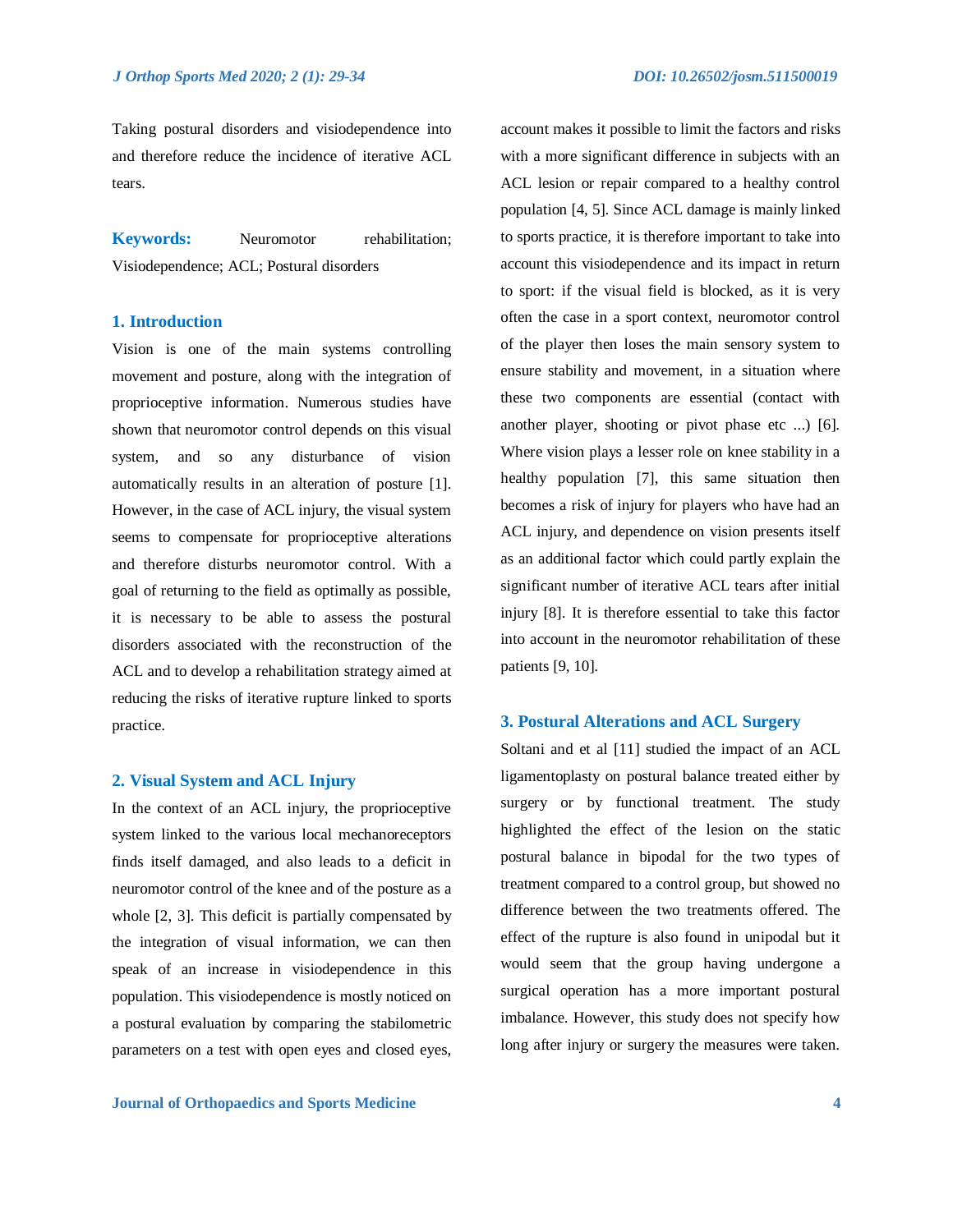The reconstruction of the ACL by hamstring graft or Kenneth-Jones leads to muscular, neuromuscular, proprioceptive repercussions. These changes will have an impact in the regulation of bipodal [11-14] and unipodal [11, 13-21] posture in static and dynamic, which enlightens the importance of measuring and quantifying this imbalance via, for example, force platforms.

# **4. What Protocols in the Assessment of Postural ACL Disorders?**

In their protocols Zouita Ben Moussa and et al [15] and Parus and al [12] offer patients a training session on the platform before measurements, while the other protocols do not offer it. It should be noted that there are some differences in the protocols for carrying out the measurements. First, the positioning of the patient on the platform may change. Indeed, the patient can perform the knee test in extension [12, 15, 17] or knee unlocked in flexion at 20 ° [12, 15, 18, 19, 21]. The flexed position at 20 ° adds an eccentric - isometric contraction of the quadriceps to accentuate the knee's destabilization. In addition, the exercises can either be done with EO [11-13, 16-19, 22] or EC [12, 13, 17, 18, 20]. Four studies performed the same exercises with both EO and EC. In his study Dauty and et al [5] reveals that in bipodal support EC, the values of the displacements of the COM in the sagittal and frontal planes, the size of the ellipse and the total value of the displacement of the COM are greater compared to the EO bipodal support test in patients with ACL but also in healthy patients. Tookuni and et al [17] and Pahnabi and et al [18] also highlight this point. Visual control would then be important to allow patients with ACL injury or healthy patients to maintain their

stability. The time required to maintain the position to acquire the measurements on a stabilometric balance varies according to the study protocols. Generally, the exercises are maintained between twenty and thirty seconds [10, 11, 12, 16, 18, 19] but some articles propose a duration of ten seconds [15, 17] or as long as possible [13]. To allow a relevant acquisition, it is necessary to have a sufficient hold time but not too important so as not to have the impact of fatigue during the measurement. To limit the onset of fatigue, break times are made between each exercise (between 30s and 1 min) [11, 13, 15].

## **5. Long-Term Postural Changes**

Different articles deal with postural balance at different stages after ACL ligamentoplasty. Dauty and et al [13] studied postural balance two weeks after ACL surgery in unipodal and bipodal. His study evokes a greater ellipse and variation of the COM in bipodal. However, unipodal tests reveal a higher failure rate and the results must be analyzed with caution. In addition, failure to test highlights the difficulty of performing the exercise after a short period of time following a ligamentoplasty and could mean an altered unipodal balance. Pahnabi and et al [18] studied unipodal postural balance in footballers with or without an ACL rupture. His study highlights that at seven months after surgery remains a postural imbalance on the operated but also non-operated leg in subjects with ligamententoplasty. Henriksson and et al [21] also studied the static postural equilibrium three years after rupture of the ACL. The study highlights a greater postural imbalance in the sagittal plane than a control group without ACL rupture. These different studies highlight the effects of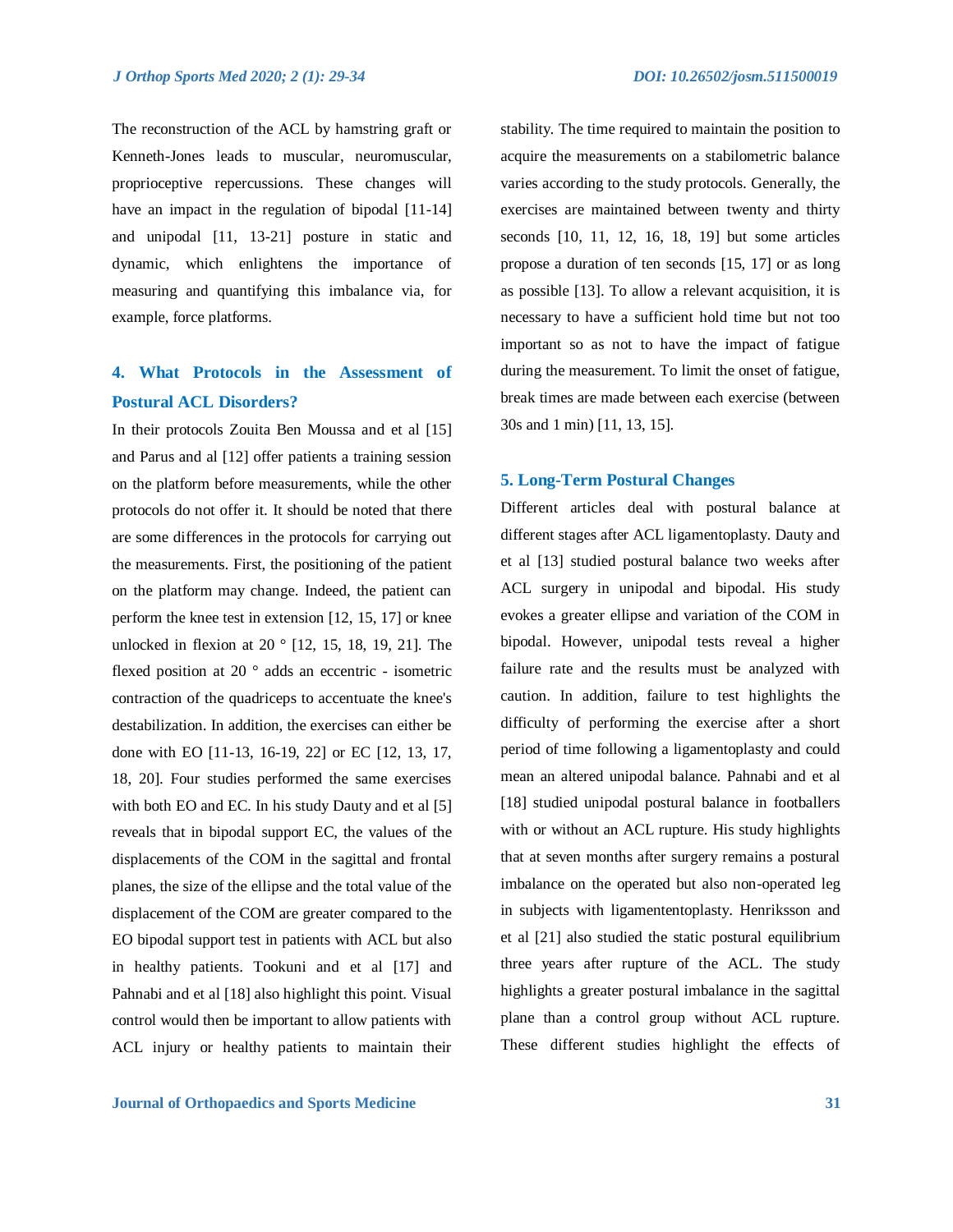aspect into account in postoperative rehabilitation seems important to allow recovery of a good balance and therefore return to a sporting activity identical to the one before the injury.

# **6. Impact on Rehabilitation after ACL Surgery**

Studies have been carried out to enable various rehabilitation criteria to be proposed in order to find the most optimal sports recovery possible. Postoperative rehabilitation includes three distinct phases [10] where different conditions will have to be met in order to move from one phase to another. The second phase is often seen as the end of rehabilitation for patients (after five months). As seen above, there remains a postural imbalance several months or even years after the injury. Melick and et al [22] and Kruse and et al [23] highlight in their writings the main axes of rehabilitation after ligamentoplasty. The rapid loading and eccentric muscle work from the third week seem to improve the recovery of muscle strength and the improvement of neuromotor parameters. Neuromuscular rehabilitation must be carried out in conjunction with other rehabilitation techniques. The resumption of sport must be done gradually by combining rehabilitation adapted to the sport practiced. Rehabilitation exercises linked to resumption of sport must use the visual system

## **References**

1. Goh KL, Morris S, Lee WL, et al. Postural and cortical responses following visual occlusion in standing and sitting tasks. Exp Brain Res 235: 1875-188.

ligamentoplasty in the more or less long term on postural balance. Thus, the importance of taking this

wisely. Neuromotor practice with eyes closed seems archaic given the current data in the international literature. It is necessary to use the gaze without it becoming a means of postural control. Thus, the use of stroboscopic glasses, blackout, or exercises aimed at excluding the articulation of the visual field seem to decrease the visiodependency of patients having undergone an ACL reconstruction. Gokeler and et al [10] proposes in his analysis various criteria including the use of high-performance technological materials such as gait analysis with cameras, electromyography or even the use of pressure plates. However, the use of these tools is not standardized and would require a large database of healthy patients to better analyze the results of patients with ligamentoplasty.

# **7. Conclusion**

If the various studies agree on the fact that postural disorders are associated with visiodependence after reconstruction of the ACL, it seems difficult for the moment to obtain a standardized evaluation of practices. On the other hand, it seems appropriate to build neuromotor rehabilitation around these disorders, even in the early phases of rehabilitation, in order to reduce the risk of iterative ruptures and allow a resumption of competition in optimal conditions.

2. Wikstrom EA, Song K, Pietrosimone BG, et al. Visual Utilization During Postural Control in Anterior Cruciate Ligament– Deficient and – Reconstructed Patients: Systematic Reviews and Meta-Analyses. Archives of Physical Medicine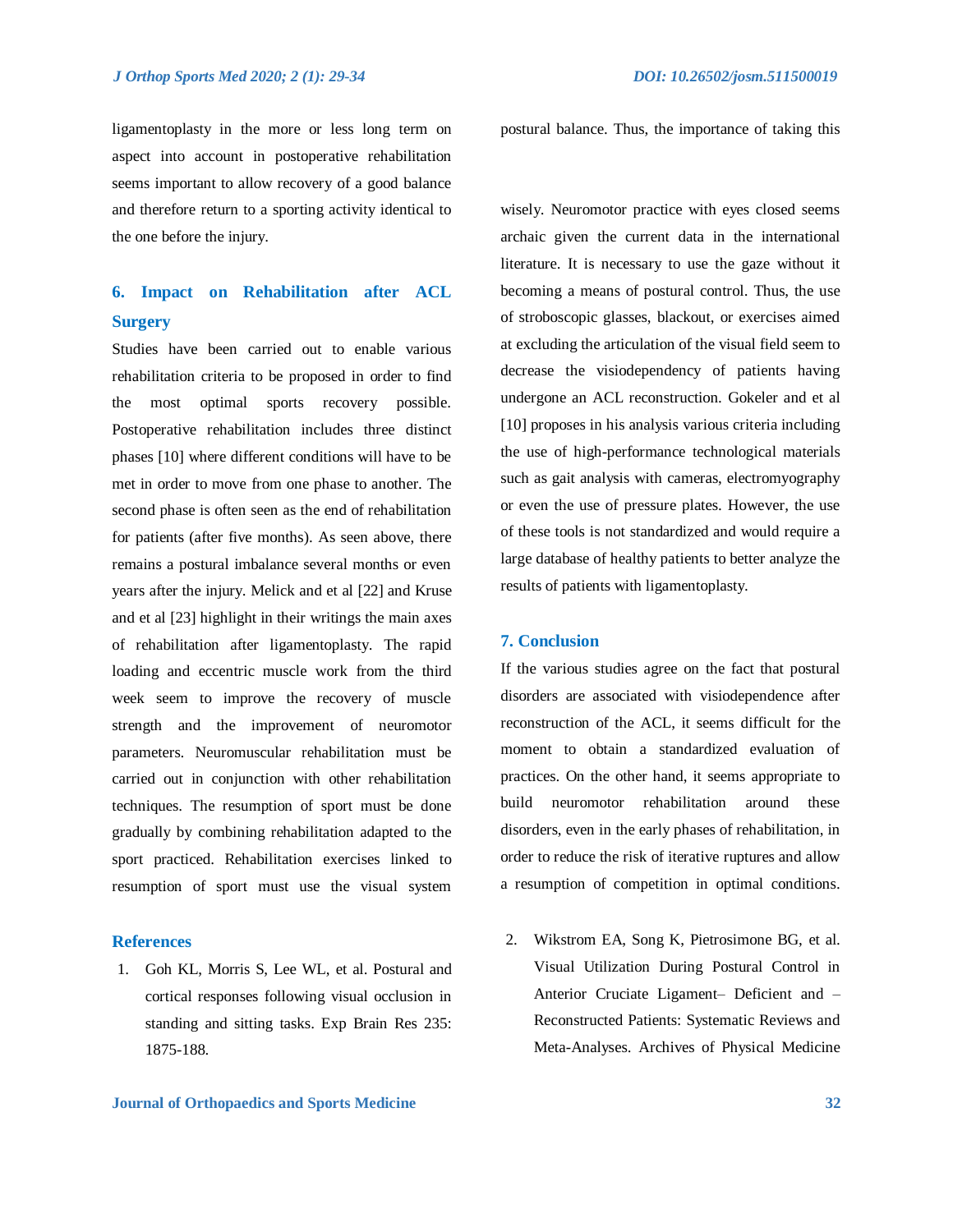and Rehabilitation 98 (2017): 2052-2065.

- 3. Pahnabi G, Akbari M, Ansari NN, et al. Comparison of the postural control between football players following ACL reconstruction and healthy subjects. Medical Journal of the Islamic Republic of Iran 28 (2014):101.
- 4. Okuda K, et al. Effect of vision on postural sway in anterior cruciate ligament injured knees. J Orthop Sci 10 (2005): 277-283.
- 5. Lehmann T, Paschen L, Baumeister J. Single-Leg Assessment of Postural Stability After Anterior Cruciate Ligament Injury: a Systematic Review and Meta-Analysis. Sports Med Open 3 (2017): 32.
- 6. Grooms DR, Chaudhari A, Page SJ, et al. Visual-Motor Control of Drop Landing After Anterior Cruciate Ligament Reconstruction. J Athl Train 53 (2018): 486- 496.
- 7. Louw Q, Gillion N, van Niekerk SM, et al. The effect of vision on knee biomechanics during functional activities: a systematic review. J Sci Med Sport 18 (2015): 469-474.
- 8. Paterno MV, Schmitt LC, Ford KR, et al. Biomechanical measures during landing and postural stability predict second anterior cruciate ligament injury after anterior cruciate ligament reconstruction and return to sport. Am J Sports Med 38 (2010): 1968-1978.
- 9. Grooms D, Appelbaum G, Onate J. Neuroplasticity following anterior cruciate ligament injury: a framework for visual-motor training approaches in rehabilitation. J Orthop Sports Phys Ther 45 (2015): 381-393.
- 10. Gokeler A, Dingenen B, Mouton C, et al. Clinical course and recommendations for

patients after anterior cruciate ligament injury and subsequent reconstruction: A narrative review. EFORT Open Rev 2 (2017): 410-420.

- 11. Soltani N, Rahimi A, Naimi SS, et al. Studying the Balance of the Coper and Non-Coper ACL-Deficient Knee Subjects. Asian J Sports Med 5 (2014): 91-98.
- 12. Parus K, Lisinski P, Huber J. Body balance control deficiencies following ACL reconstruction combined with medial meniscus suture. A preliminary report. Orthopaedics and Traumatology: Surgery and Research 101 (2015): 807-810.
- 13. Dauty M, Collon S, Dubois C. Change in posture control after recent knee anterior cruciate ligament reconstruction? Clin Physiol Funct Imaging 30 (2009):187-191.
- 14. Howells BE, Ardern CL, Webster KE. Is postural control restored following anterior cruciate ligament reconstruction? A systematic review. Knee Surg Sports Traumatol Arthrosc 19 (2011): 1168-1177.
- 15. Zouita Ben Moussa A, Zouita S, Dziri C, et al. Single-leg assessment of postural stability and knee functional outcome two years after anterior cruciate ligament reconstruction. Annals of Physical and Rehabilitation Medicine 52 (2009): 475-84.
- 16. Hoffman M, Schrader J, Koceja D. An Investigation of Postural Control in Postoperative Anterior Cruciate Ligament Reconstruction Patient. Journal of Athletic Training 34 (1999): 130-136.
- 17. Tookuni KS, Neto RB, Pereira CAM, Desouza DR, Andrea Greve JM, Agosto Ayala A,